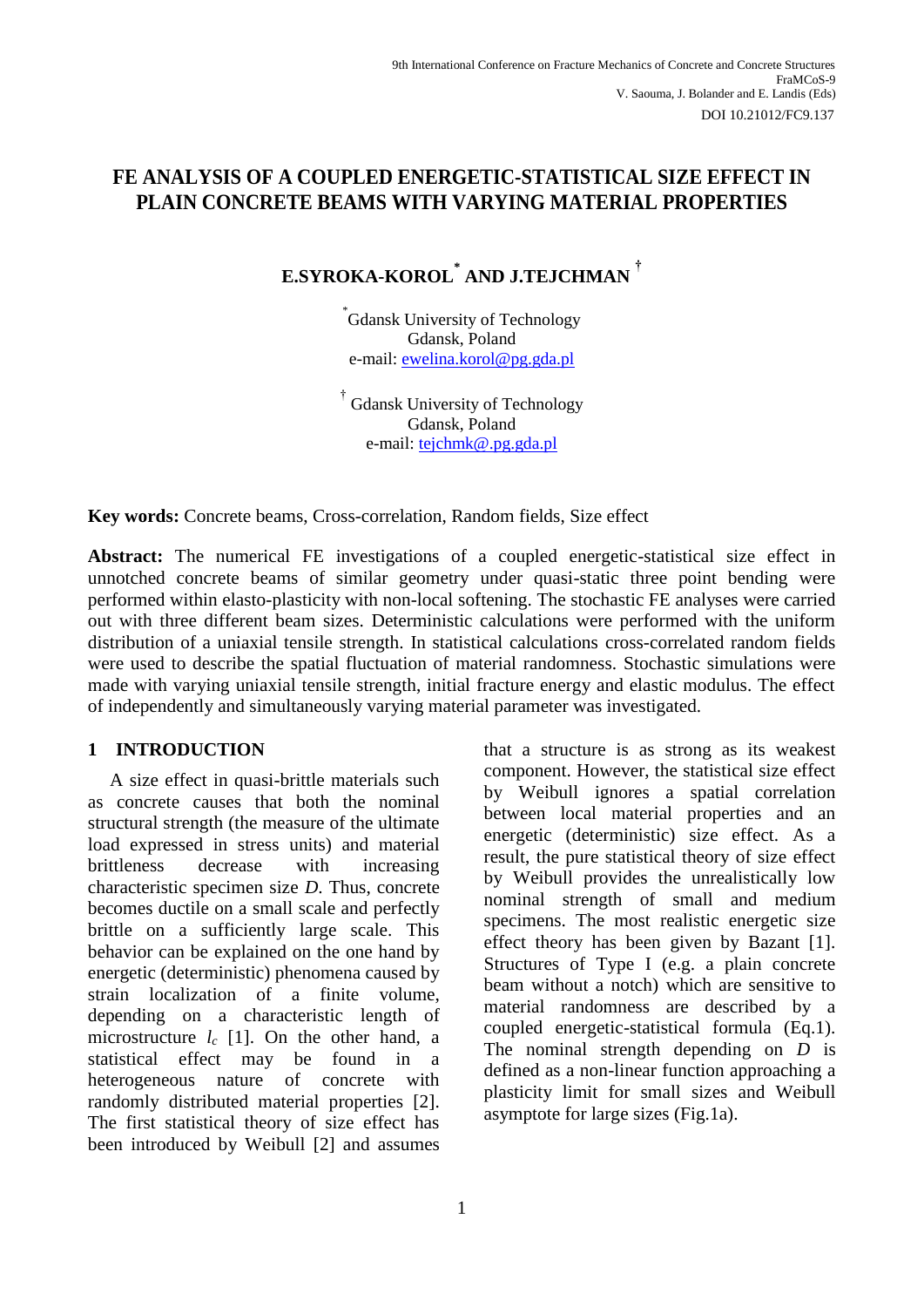$$
\sigma_N(D) = f_r^{\infty} \left( \left( \frac{L_o}{D + L_o} \right)^{\frac{rn}{m}} + \frac{rD_b}{D + l_p} \right)^{\frac{1}{r}}
$$
(1)

where *m* is the dimensionless Weibull modulus (shape parameter of Weibull distribution) responsible for the slope of a large-size asymptote and *n* is the number of spatial dimensions in which the structure is scaled. Thus, the mean size effect is separately divided into a stochastic part and deterministic one. The parameter  $D_b$  drives the transition from elastic-brittle to quasi-brittle and *L<sup>o</sup>* drives it from constant property to local Weibull via strength random field.



**Figure 1**: Energetic-statistical size effect Type I (a) and energetic size effect Type II (b) by Bazant [1],[3]

Structures of Type II (e.g. notched concrete beam or reinforced concrete beam failing due to shear) are describe by Equation 2 which ignores the statistical effect i.e. the mean strength is not affected by the material

randomness.

$$
\sigma_{N}(D) = \frac{Bf_{t}^{'} }{\sqrt{1 + D/D_{0}}}
$$
 (2)

here  $f_t$ <sup>*'*</sup> is a uniaxial tensile strength, *B* is a dimensionless parameter characterizing the geometry and  $D_0$  is a transitional structure size. The nominal strength defined by SEL Type 2 is transitional between plasticity and LEFM (Fig.1b). Unknown parameters in Eqs.1-2 can be identified simply by fitting experimental or numerical results. Some of those parameters can also be found by considering ideally plastic (very small size) and ideally brittle (very large size) structures.

# **2 FE-INPUT DATA**

The FE analysis was performed for plain concrete beams experimentally investigated by Hoover et.al. [4]. Geometrically similar beams scaled in two dimension i.e. depth (height) *D* and span *Leff* were tested (Fig.2). The beam height changed from 40 mm up to 500 mm while the beam thickness  $b=40$  mm was kept constant for all sizes. Sets of beams of 18 different geometries were used. Altogether, 140 beams were tested with the size range of 1:12.5 and with relative notch depths  $\alpha = a/D$  $(a -$  notch depth) ranging from 0 to 30% of the beam depth. The tiny beam had *D*= 40 mm depth and four different relative notch depth  $\alpha$  = 0.3, 0.15, 0.075 and 0. The small size beam was *D*= 93 mm high with a relative notch  $\alpha = 0.3, 0.15, 0.075$  and 0. The medium size beam had a depth  $D=215$  mm and five different relative notch depth  $\alpha$  = 0.3, 0.15 and 0.075, 0.025 and 0. The large size beam of *D*= 500 mm possessed also five relative notch depth  $\alpha$  = 0.3, 0.15 and 0.075, 0.025 and 0. All tests [4] were performed under opening<br>displacement control. Basic material displacement control. Basic material characteristics such as an elastic modulus *E* , flexural tensile strength  $f_r$  and Poisson ratio  $\nu$ were measured as required by ASTM standard. Material parameters are given in Tab.1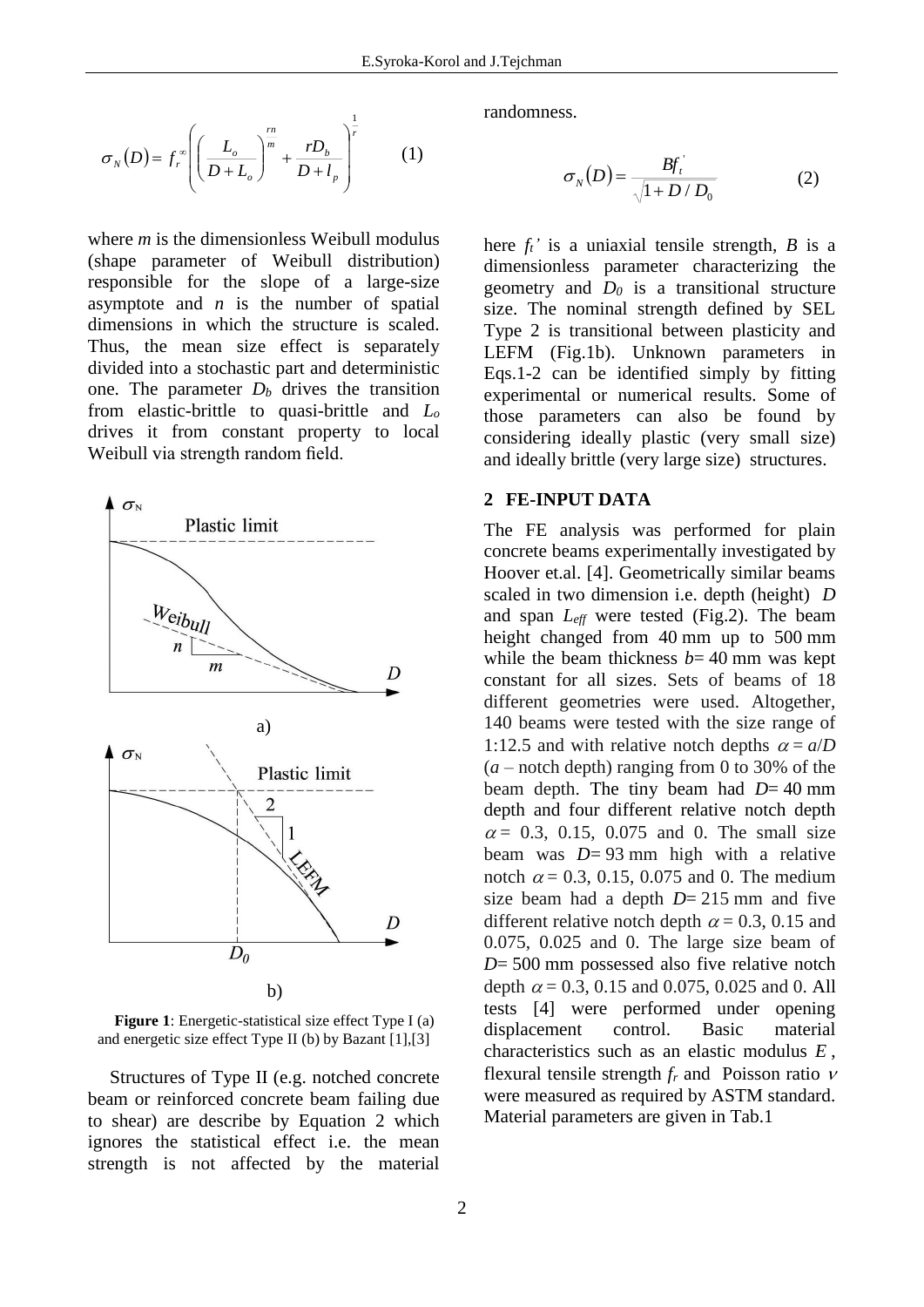

Figure 2: Geometry and boundary conditions of analyzed beams.

The two-dimensional plain stress FEanalysis of free-supported concrete beams was performed with a fine mesh in the mid-part of a beam where a localized zone was expected to develop (the area with a fine mesh was  $D \times D$ ). The width of a finite element did not exceed 1.5 mm. The quadrilateral elements divided into triangular elements were used to avoid volumetric locking [5]. For all beam sizes the width of finite element was used the same whereas the height ca. 20 mm changed slightly by less than 10% .

| Table 1: Material deterministic parameters |  |
|--------------------------------------------|--|
|--------------------------------------------|--|

| Parameter      | Value     |
|----------------|-----------|
| E              | 41.24 GPa |
| 1/             | 0.17      |
|                | 3.92 MPa  |
| $\sigma_{\!k}$ | 0.588 MPa |
| $K_k$          | 13.386E-4 |
|                | 62.25e-4  |

#### **3 CONCRETE MODEL**

To properly describe strain localization and to include a characteristic length of microstructure for simulations of a deterministic size effect, a non-local theory was used as a regularization technique [6]. In the calculations, the softening parameter in tension  $\kappa$  was assumed to be non-local  $(\overline{\kappa})$  [7]. As a weighting function, a Gauss distribution function was used. The characteristic length of micro-structure  $l_c$ = 5mm defined the averaging radius.

To describe the behavior of concrete under tension during three-point bending, a Rankine criterion was used, for which the yield function *f* with isotropic softening defined as

$$
f = \max(\sigma_1, \sigma_2, \sigma_3) - \sigma_t(\kappa) \tag{3}
$$

where  $\sigma_i$ ,  $i = 1, 2, 3$ , are the principal stresses,  $\sigma_t$  is the tensile yield stress and  $\kappa$  denotes the softening parameter equal to the maximum principal plastic strain  $\varepsilon_{lp}$ . The associated flow rule was assumed. To model the concrete softening under tension the bilinear function was chosen (Fig.3) as recommended by Bazant and Hoover [8]. The initial fracture energy affecting the beam strength is defined as  $G_f = 0.5 \times f_t \times \frac{K}{\times W_{loc}}$  ( $W_{loc}$  – the width of a localized zone,  $w_{loc} = 3 \times l_c$  [6]). Whereas the total fracture energy affecting mainly the softening is  $G_F = G_f + 0.5 \times \sigma_k \times (\kappa_k - \kappa_l) \times w_{loc}$ . The ratio  $G_F/G_f=1.42$  was found by Bazant and Hoover [7] to fit all experimental results. Material parameters used in our study [Tab.1] were kept the same for all geometries and most of them where measured experimentally by Hoover et.al. [4]. Referring to deterministic simulations all material parameters were constant.



**Figure 3:** Bilinear softening after Bazant and Hoover (2014) [7]

# **3.1 Stochastic model**

Stochastic simulations were performed assuming random, spatially correlated distribution of local material properties. Random fields were generated using Karhunen-Loëve expansion and the wavelet-Galerkin approach [7]. The stratified sampling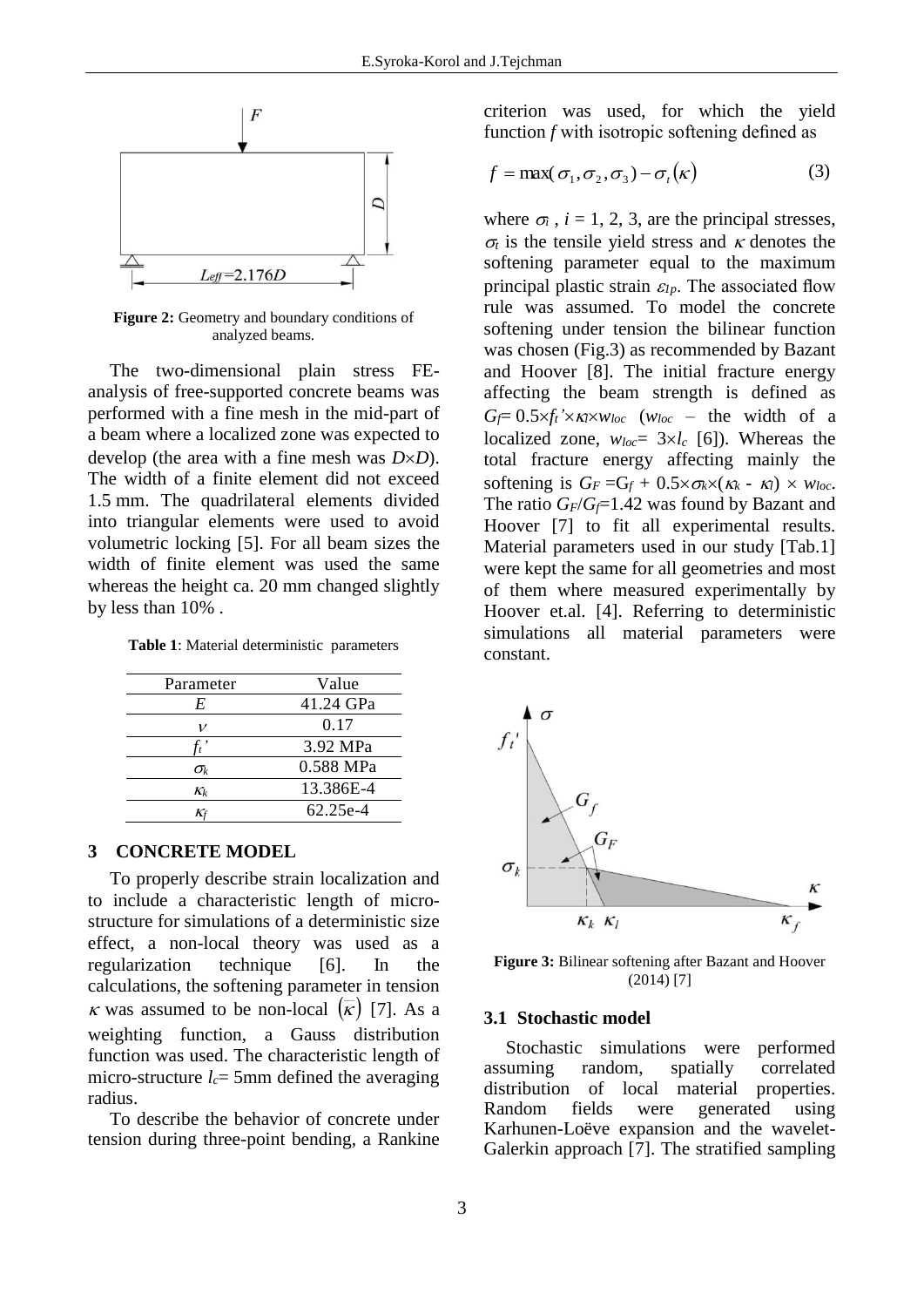method was used to limit the number of samples. Further FE analysis was performed for chosen set of 12 samples (i.e. 12 random fields [9]). The spatial correlation was described by a homogenous square exponential autocorrelation function with an autocorrelation length *lcor* = 80 mm:

$$
C(x_1, x_2) = \exp\left(-\frac{\tau^2}{l_{cor}^2}\right) \tag{3}
$$

where  $x_1$ ,  $x_2$  – points coordinates,  $\tau = |x_1 - x_2|$  is a distance between two points.

Gauss distribution function was used with the prescribed expected (mean) value  $\mu$  and standard deviation *sdev* producing cov =0.12 (cov=  $s_{dev}$  /  $\mu$  is a material coefficient of variation). The mean value of a varying material parameter was the same as deterministic value. The symmetrical probability distribution function was adopted (instead of unsymmetrical Weibull) because specimens had small sizes.

Material parameters assumed to be random were: uniaxial tensile strength *ft'*, initial fracture energy  $G_f$  (the ratio  $G_F/G_f=1.42$  was kept constant) and elastic modulus *E*. Spatial distributions of  $f_t$ <sup>*'*</sup> and  $G_f$  were simply crosscorrelated whereas elastic modulus *E* was calculated so as to give constant Irwin characteristic length  $L_{ch} = E \times G_f/(f_t^2)$ . The procedure to generate simply cross-correlated random fields was adopted from Vorechovsky (2008) [10]. A strong and positive crosscorrelation with  $r=0.9$  was assumed for  $f_t$ <sup>*'*</sup> and *Gf*.

#### **4 FE RESULTS**

#### **4.1 Deterministic simulations**

Deterministic simulations were performed for all beam sizes and relative notch depths  $\alpha$ . Summary results are given in Tab.2 together with experimental findings ( $\sigma^{FE}$ <sub>N</sub> is a nominal strength from deterministic FE calculation and  $\sigma_N^T$ is a mean nominal strength from test [4]). From Tab.2 it might be seen the agreement between deterministic FE results and experiment is

acceptable (an average error is 8%) and generally the difference becomes stronger when the relative notch depth decreases. The reduction of calculated deterministic nominal strength with increasing beam depth *D* is similar for relative notch length  $\alpha$  = 0.3, 0.15 and 0.075 and reaches ca 55% when *D* increases from 40 up to 500 mm. Whereas for beams without notches  $(\alpha = 0)$  calculated reduction is lower ca. 40% which demonstrates the energetic size effect is weaker.

**Table 2**: FE deterministic and experimental results [4]

| $D$ [mm] | $\alpha = a/D$ | $\sigma^{FE}{}_N[\text{MPa}]$ | $\sigma_N^T$ [MPa] |
|----------|----------------|-------------------------------|--------------------|
| 40       | 0              | 8.26                          | 7.76               |
| 40       | 0.075          | 7.41                          | 6.69               |
| 40       | 0.15           | 6.43                          | 5.38               |
| 40       | 0.3            | 4.59                          | 3.55               |
| 93       | 0              | 6.87                          | 7.35               |
| 93       | 0.075          | 5.73                          | 5.49               |
| 93       | 0.15           | 4.84                          | 4.54               |
| 93       | 0.3            | 3.36                          | 3.04               |
| 215      | 0              | 5.67                          | 6.30               |
| 215      | 0.025          | 5.20                          | 5.32               |
| 215      | 0.075          | 4.51                          | 4.59               |
| 215      | 0.15           | 3.75                          | 3.68               |
| 215      | 0.3            | 2.57                          | 2.55               |
| 500      | 0              | 4.90                          | 5.96               |
| 500      | 0.025          | 4.23                          | 4.71               |
| 500      | 0.075          | 3.50                          | 3.63               |
| 500      | 0.15           | 2.83                          | 2.93               |
| 500      | 0.3            | 1.94                          | 1.88               |

Figure 4 presents calculated loaddisplacement (crack mouth opening displacement) curves for three different sizes of unnotched beams (small *D*= 93 mm, medium *D*= 215 mm and large *D*= 500 mm size beam) which were further used in stochastic analysis. Calculated curves are compared to experimental measurements (the lowest, average and highest result registered experimentally). In all cases the simulated failure force and softening converge to experimental findings. The initial part of experimental curves up to the peak load indicates the elastic modulus might be different in particular specimens. The calculated ultimate load is always between the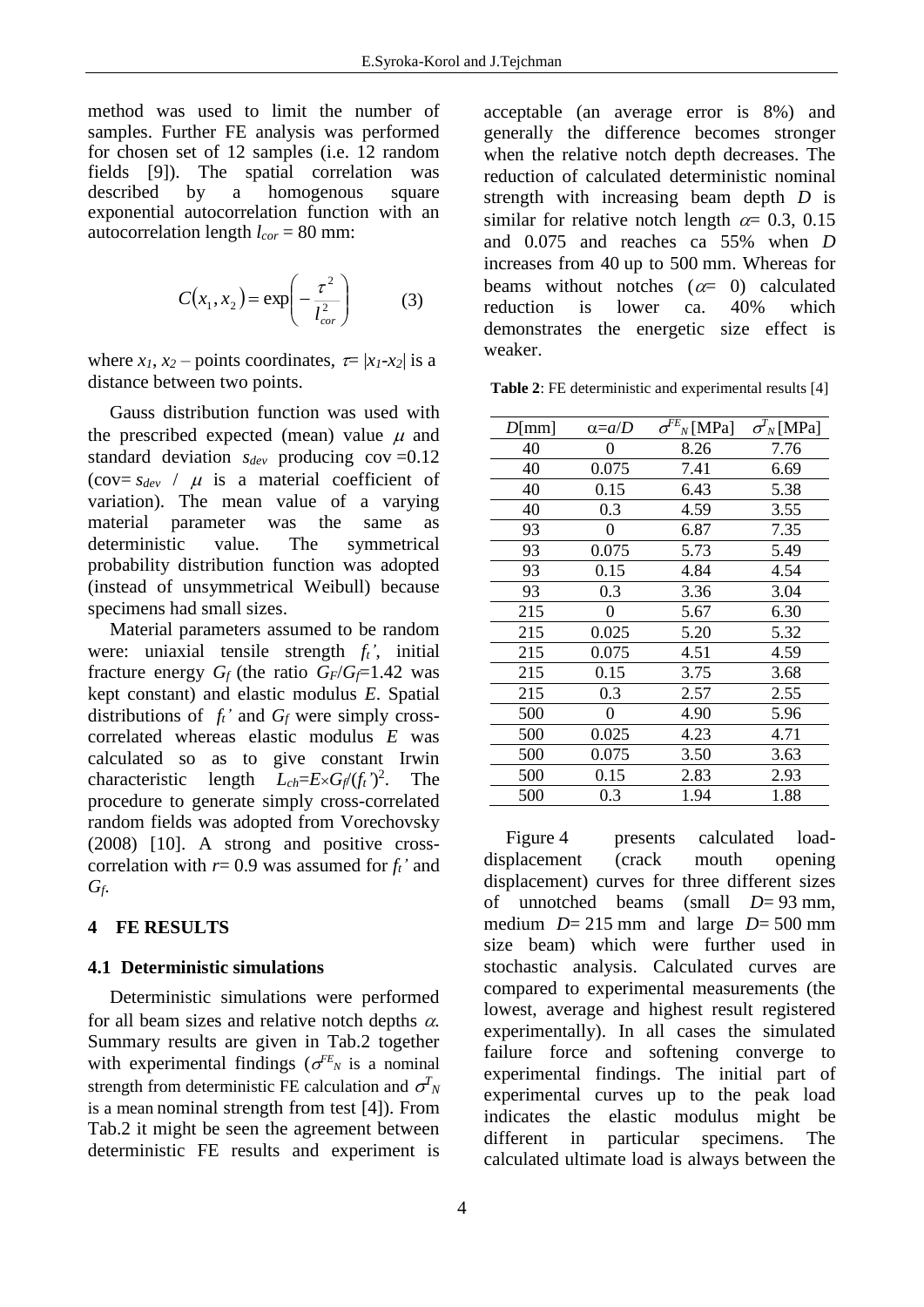highest and lowest experimental peak load (however it is generally lower than the mean experimental strength).



**Figure 4:** Deterministic load-CMOD curves compared to experimental results [4] with  $\alpha = 0$ ; a) *D*= 93 mm, b) *D*= 215 mm, c) *D*= 500 mm

#### **4.2 Stochastic simulations**

Three beam sizes *D*=93, 215 and 500 mm were investigated. The tiny beam with *D*= 40 mm was ignored in statistical analysis because its size is smaller than assumed autocorrelation length *lcor*= 80 mm. Stochastic analysis was initially performed with only one random material parameter while keeping other parameters constant. The following three combinations were examined: a) random *ft'*, and constant *G<sup>f</sup>* and *E*, b) random *Gf* and constant  $f_t$ <sup>*'*</sup> and  $E$ , c) random  $E$  and constant  $f_t$ <sup> $\prime$ </sup> and  $G_f$ . Next, the analysis was run for all three spatially varying material parameters: *ft'*,  $G_f$  and *E* (assuming  $r = 0.9$  for  $f_t$ <sup>*'*</sup> and  $G_f$  and constant  $L_{ch} = E \times G_f/(f_t')^2$ ). Figure 5a compares the effect of spatially varying  $E(f_t)$  and  $G_f$  are constant). It might be seen that the elastic modulus besides changing the initial slope also slightly affects the peak load (it delays or accelerates the strain localization due to changing  $\varepsilon_0 = f_t^2/E$ .

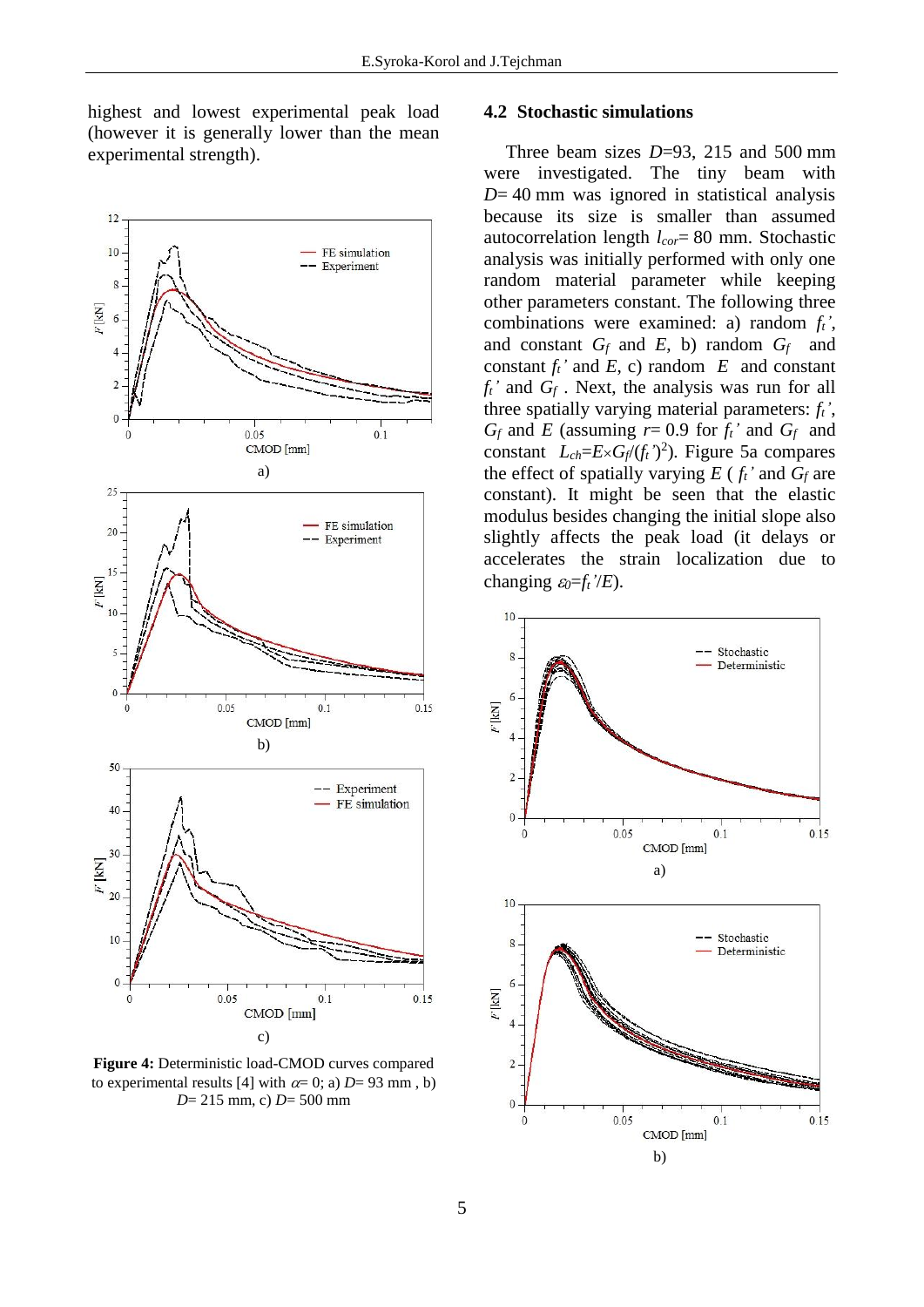

**Figure 5:** Stochastic load-CMOD curves compared to deterministic results for small beam *D*=93 mm with  $\alpha = 0$ ; a) random elastic modulus *E*, b) random initial fracture energy  $G_f$ , c) random tensile strength  $f_t$ <sup>'</sup>.

The mean ultimate load is 7.75 kN and changes between 7.11 kN and 8.13 kN. Fig.5b shows results for varying initial fracture energy *G<sup>f</sup>* together with a total fracture energy  $G_F(f_t)$  and *E* are constant). The mean ultimate load is quiet similar to previous case and reaches 7.82 kN. However this time the failure force varies merely from 7.55 kN up to 8.04 kN. Hence, the fracture energy has a weaker effect on the peak load but has an effect on the structural softening. Referring to results for fluctuating tensile strength *ft'* given in Fig.5c ( $G_f$  and  $E$  are constant) it's clear the peak load strongly varies. The mean failure force is 7.82 kN and changes from 6.77 kN up to 8.82 kN. It can be concluded for the mean strength and statistical size effect the crucial parameter is the axial tensile strength *ft'*.

Figure 6 presents results for simultaneously varying  $f_t$ <sup>*'*</sup>,  $G_f$  and *E*. The calculated mean failure forces (together with a minimum and maximum) are  $7.79 \text{ kN}$   $(6.81 \div 9.31 \text{ kN})$ , 14.29 kN  $(11.81 \div 16.05 \text{ kN})$  and 28.24 kN  $(25.12 \div 32.34 \text{ kN})$  for small  $(D= 93 \text{ mm})$ , medium ( $D=215$ mm) and large ( $D=500$  mm) size beam respectively. The corresponding mean nominal strengths are as follows: 6.82 MPa (6.87 MPa in deterministic simulation), 5.42 MPa (5.67 MPa in deterministic simulation) and 4.61 MPa (4.90 MPa in deterministic simulation).



c) *D*= 500 mm

The difference between mean stochastic strength and deterministic strength is very low even for the large size beam it is about 6%.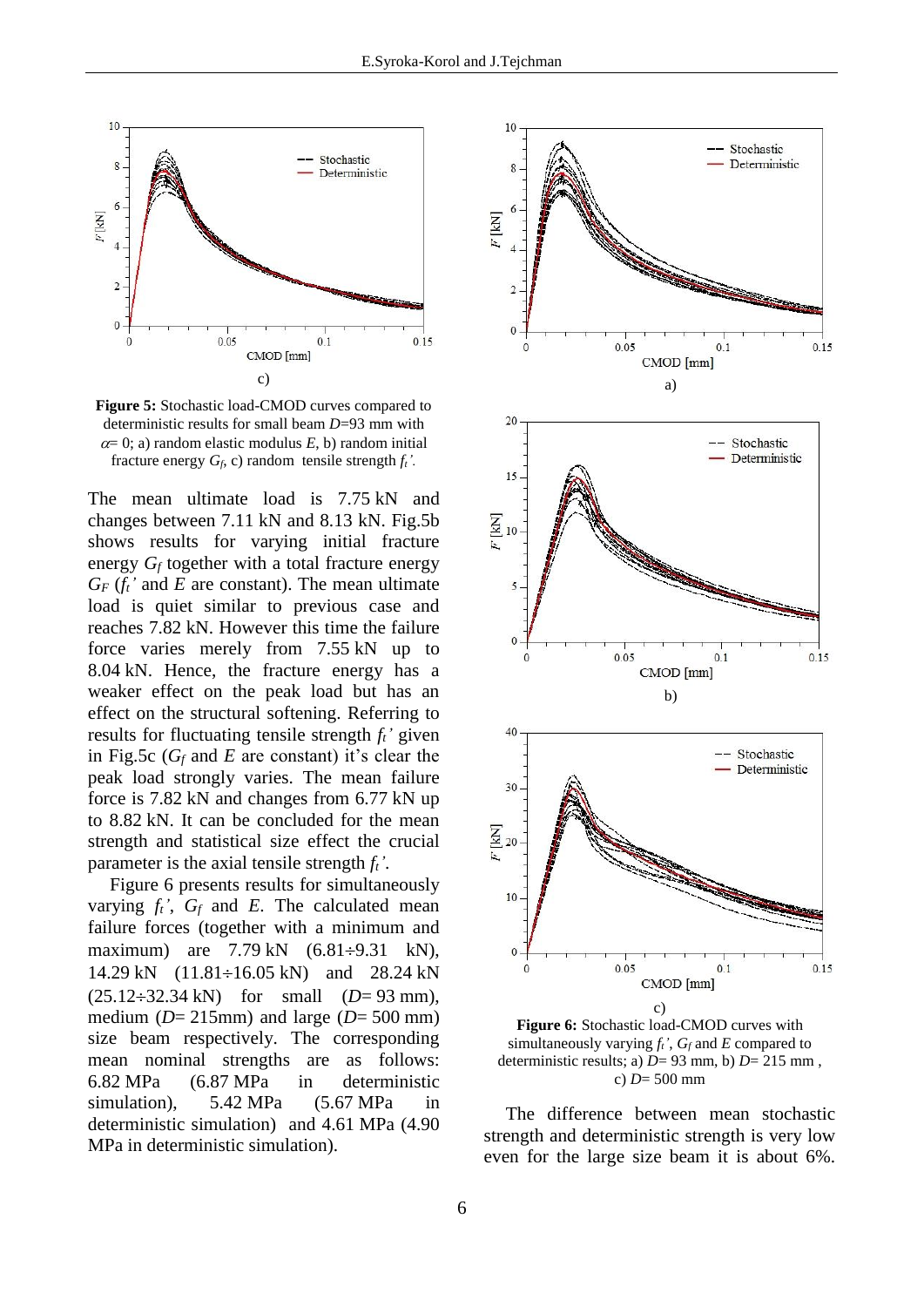The reason of negligible statistical part of size effect is that beams are relatively short (the statistical size effect is stronger in longer beams*,* compare [9]). However the effect of fluctuating material parameters has a strong influence upon the scatter of the failure force and the shape of a softening.



**Figure 7:** Comparison of mean nominal strengths from experiment [4] with FE deterministic results and stochastic results (mean, maximum and minimum strength obtained for simultaneously varying *ft'*, *G<sup>f</sup>* and *E* ); a)  $\alpha = 0.3$ , b)  $\alpha = 0$ .

Comparing numerical results in Fig.7 one might see that the best agreement with experimental mean strengths was obtain for notched concrete beams with  $\alpha$ =0.3. In the case of unnotched beams experiments show much weaker energetic size effect on the nominal strength. However FE deterministic

results are still in the range of experimentally obtained maximum and minimum values (compare Fig.4). The problem with matching experimental results with a standard nonlocal concrete model was lately described in details by Havlásek et. al. (2016) [11].

# **6 CONCLUSIONS**

The non-local elasto-plastic concrete model with a bilinear softening is able to correctly reproduce experimental results for plain concrete beams under bending. Both the peak load and the structural softening converge to the experimental findings. The nominal flexural strength of plain concrete beams strongly decreases with an increasing beam depth *D*. The reduction of a deterministic nominal strength is stronger with reference to beams with a notch i.e. structures of Type II. Material randomness in the form of crosscorrelated and spatially varying uniaxial tensile strength *ft'*, initial fracture energy *G<sup>f</sup>* and elastic modulus *E* (assuming constant Irwin's characteristic length) does not significantly change the results comparing with those with singly varying  $f_t$ <sup> $\prime$ </sup>. In the case of analyzed relatively short unnotched beams the statistical part of size effect might be ignored since the nominal strength is reduced with increasing size mainly because of an energetic reasons. The material randomness strongly affects the scatter of results including the ultimate load and structural softening with reference to both notched and unnotched beams.

## **REFERENCES**

- [1] Bazant Z.P. and Planas J. 1998. *Fracture and size effect in concrete and other quasi-brittle materials*. CRC Press LLC.
- [2] Weibull W. 1951. A statistical theory of the strength of materials. *J Appl Mech*, 18(9):293–7.
- [3] Bazant Z.P., Vorechovsky M., Novak D. 2007. Asymptotic prediction of energetic-statistical size effect from